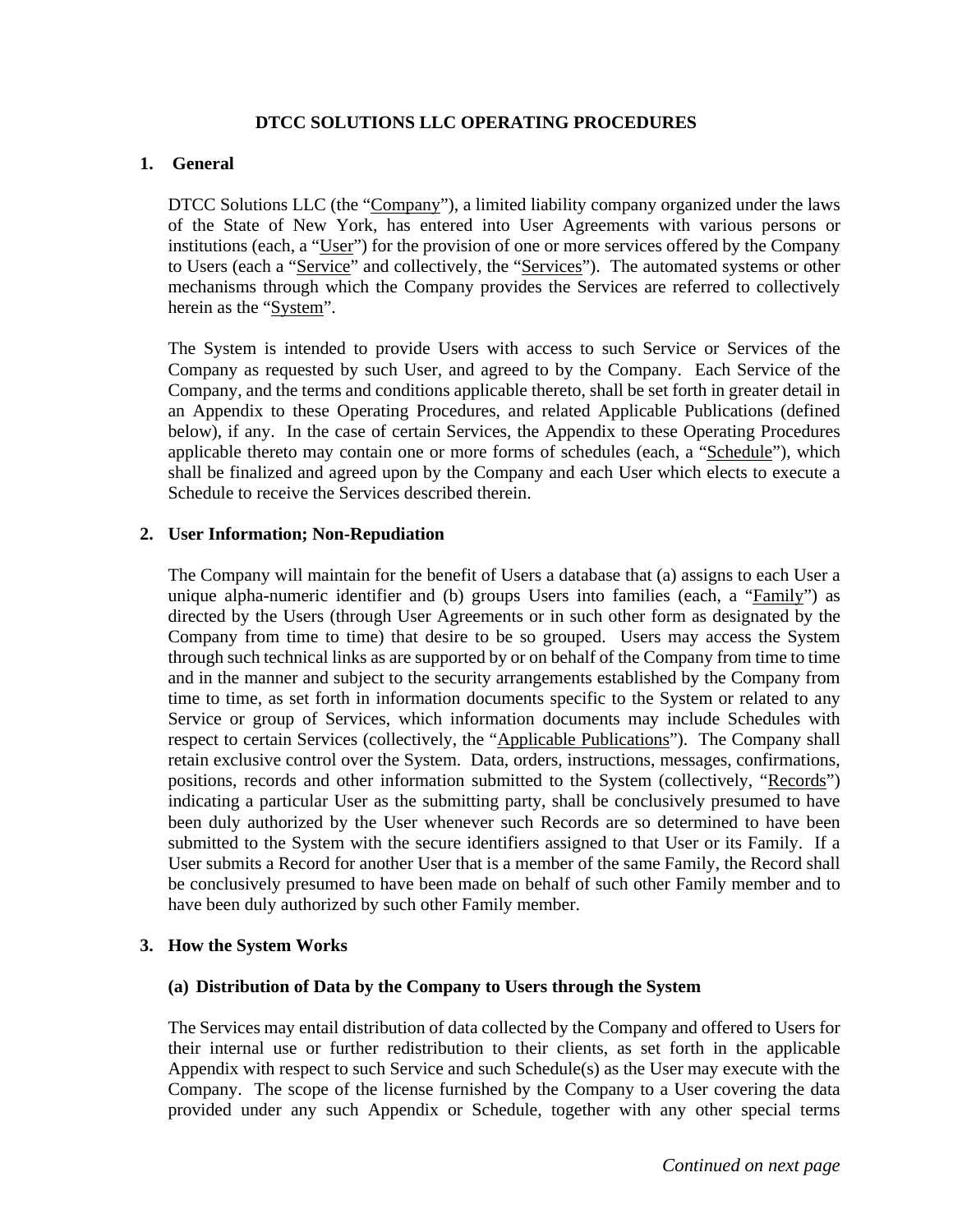(including fees and related term), shall be as set forth in such Appendix or Schedule. If there is any conflict between these Operating Procedures (including the Appendix applicable to such Service) and the terms set forth in a Appendix or Schedule, the terms of the Appendix or Schedule shall prevail; *provided, however*, that the terms of such Appendix or Schedule shall prevail solely with respect to the User's use of the data received pursuant to the terms of such Appendix or Schedule, and such terms shall not apply to any other Appendix or Schedule which the parties may have executed or with respect to any other Services that are offered by the Company to the User.

### **(b) Transmission of Records between Users through the System**

The Services may entail submission of one or more Records by Users to the System for processing or transmission to other Users or for other purposes. The Company may establish descriptions, layouts, formats, processes and other specifications (collectively, "Files") from time to time for use in submitting Records to the System. Records improperly formatted or not conforming to such Files may be rejected by the Company in its discretion. Modifications to Files by the Company will be announced to Users through the issuance of important notices (each, an "Important Notice"), which will be made available by the Company to Users in accordance with Section 4(c) below. Users agree with the Company to use the System in accordance with the most up-to-date version of Applicable Publications made available by the Company from time to time.

### **(c) Termination of Use of Services.**

A User's ability to use the System may be terminated (such a User, a "Terminating User") by either Voluntary Termination or Involuntary Termination as described below.

- o Voluntary Termination. Subject to the terms set forth in an Appendix or Schedule, a Terminating User may terminate its use of the System upon at least four calendar days' notice to the Company.
- o Involuntary Termination. The Company may terminate a User's use of the System (1) with respect to any Service requiring the transmission of Records by a User, if the Company is unable to establish communications with the User using the last known contact information in the Company's records for a period of 30 days and the User has no active means of interaction with the System (e.g., no active digital certificate), (2) if the User has materially breached its User Agreement and/or these Operating Procedures (including applicable Appendixes) and/or any executed Schedule (and, if the Company in its reasonable discretion determines that such breach is capable of cure, the User has not cured such breach within two weeks of receiving written notice of such breach from the Company) or (3) under such other circumstances as may be set forth in such procedures for termination of Users as may be adopted by the Company from time to time.

Immediately after either Voluntary Termination or Involuntary Termination, all attempted submissions of Records by the Terminating User shall not be permitted by the System and the Terminating User shall have no other access to the System. The Terminating User shall not accrue fee obligations from the effective date of the termination onwards. Fees paid in advance with respect to any Service shall be either returned on a pro-rated basis by the Company or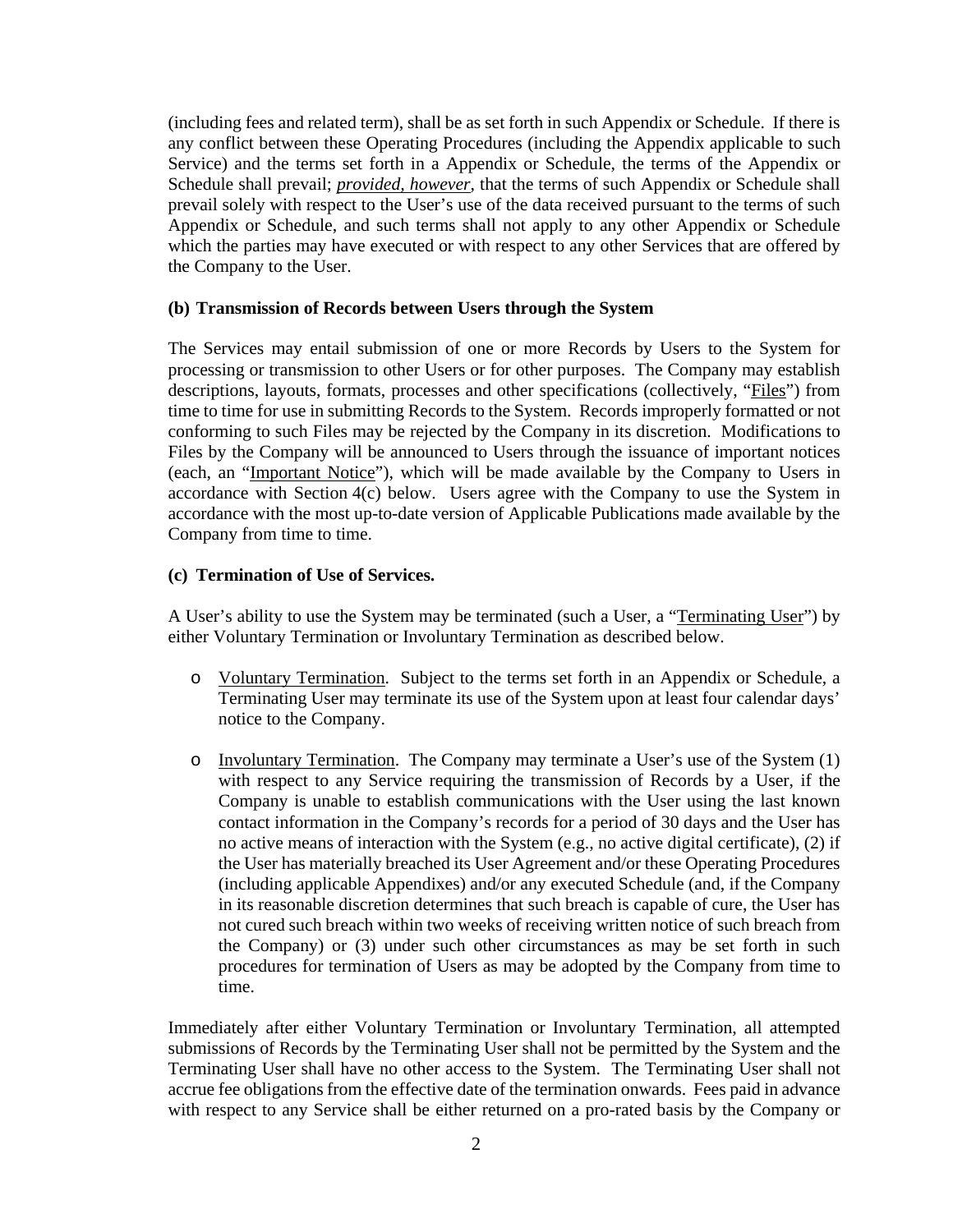forfeited by the Terminating User as set forth in the applicable Appendix and/or Schedule. Except as set out in these Operating Procedures, all other obligations and rights of the Terminating User under these Operating Procedures shall survive termination of use of the System.

Each User waives any claim that it may have against the Company with respect to any Terminating User's termination of its use of the System.

# **4. Important Legal Information.**

# **(a) Copyright**

These Operating Procedures, as may be amended from time to time (including any Appendix and Schedule thereto), any Applicable Publications, all Files and any data distributed by the Company with respect to any Service are proprietary of and protected by copyright by the Company or its affiliated companies.

Neither the Company nor any of its affiliated companies shall be deemed to have waived any of its respective proprietary interests as a result of any User's use of the System or any Files. The use by any User of the System or any Files shall not constitute the sale or assignment by the Company, or any of its affiliated companies, of any trademark, copyright or other intellectual property right. All rights not expressly granted herein are reserved by the Company.

Each User is granted, only for so long as it is a User, a personal, limited, non-exclusive, non-transferable, non-sublicensable and freely revocable license to use the System and the Files solely for User's own internal business purposes in connection with access to and use of the Services.

Users will not, without the prior written consent of the Company in each instance: (i) use in advertising, news release, marketing materials, trade publication, publicity or otherwise any trade name, trademark, trade device, service mark, symbol, logo or any abbreviation, contraction or simulation thereof owned or used by the Company or any of its affiliated companies or any depiction of the Company or any of its affiliated companies; or (ii) represent, directly or indirectly, that any business of the User has been sponsored, approved or endorsed by the Company or any of its affiliated companies.

Each User shall use reasonable efforts to prevent any unauthorized person from accessing the System or any Files through the equipment or facilities of the User and its affiliates. If an unauthorized person does so obtain access to the System or any Files, User shall: (i) ascertain the source and manner of acquisition; (ii) fully brief the Company within two (2) business days of such User's first knowledge of such unauthorized acquisition; (iii) otherwise cooperate and assist in any investigation relating to any unauthorized access to the System and receipt of any Files; and (iv) implement any necessary corrective actions to prevent further unauthorized acquisition.

# **(b) Terms of Use**

o Record Submissions to the System by Users and Applicable Law. Each User agrees that the submission of Records through the System shall meet the requirements of any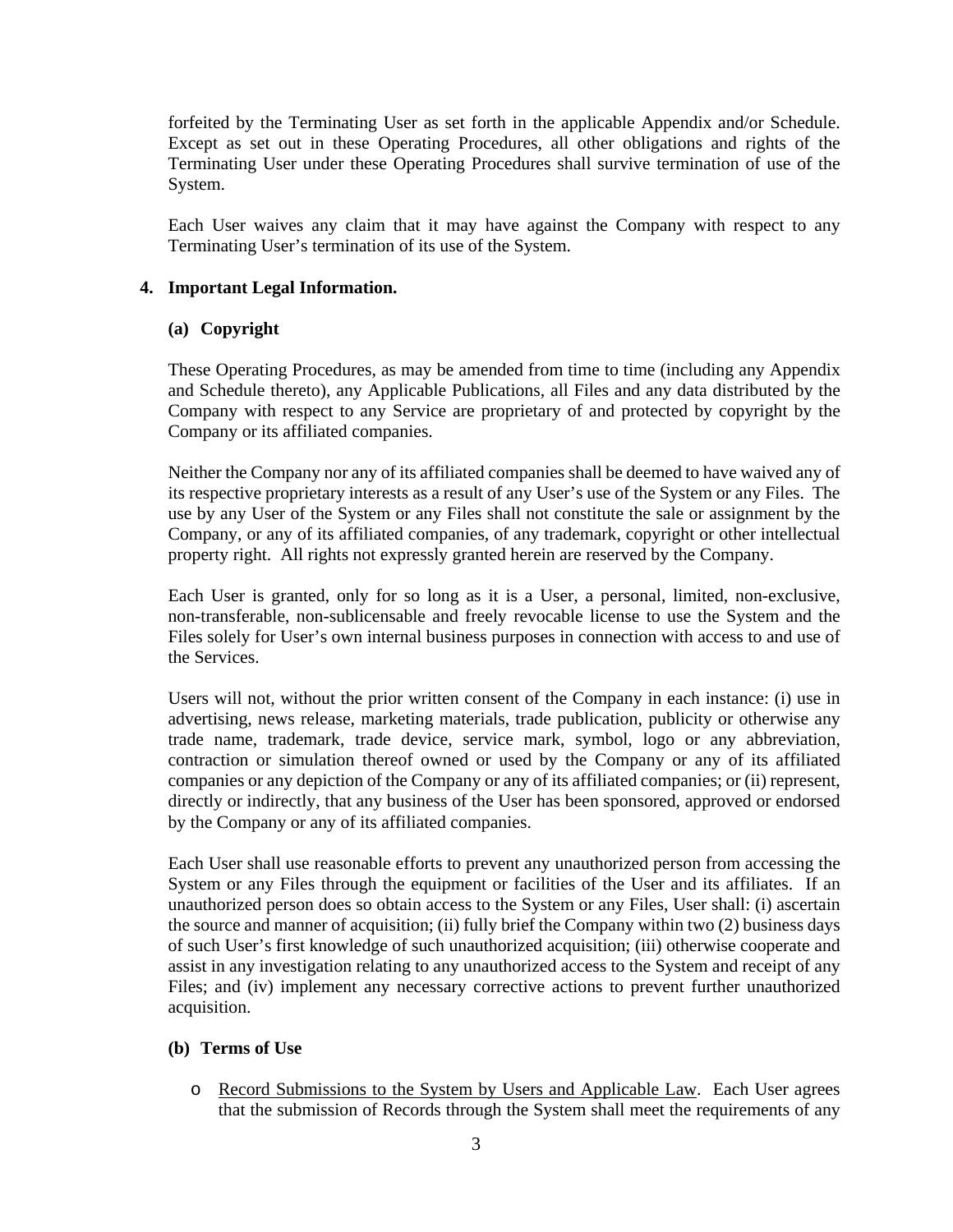law, rule or regulation ("Applicable Law") to which such User is subject. Each User agrees that its access to and use of the System, and any activity that such User undertakes in connection therewith, will at all times comply with Applicable Law. The User is responsible for determining whether it is permitted under Applicable Law, or is otherwise authorized, to submit and receive any information to and from the System. The Company is not making, and hereby expressly disclaims, any representations or warranties as to the status or Records submitted to the System by Users under Applicable Law or any contractual arrangements involving Users. Each User agrees that the System may not be used by any person in any jurisdiction where these Operating Procedures or use of the System would be contrary to any Applicable Law. Each User that is a regulated entity agrees that such User will be solely responsible for complying with all requirements under Applicable Law with respect to record keeping and the maintenance of its books and records, and the Company makes no representation that the System will satisfy such requirements.

- o Operating Procedures constitute a part of each Record; Reliance by other Users. Each User that submits any Record through the System agrees that these Operating Procedures (other than the provisions of Sections 4(a), 4(c), 4(d), 4(e), 4(g), 4(h), 4(i),  $4(j)(ii)$  and  $4(j)(iii)$ ), including any applicable Appendix, constitute a part of each such Record to the same extent as if such Operating Procedures had been expressly included as part of such Record and further agrees that each receiving User shall be entitled to rely on and enforce the terms of such Operating Procedures (other than the provisions of Sections 4(a), 4(c), 4(d), 4(e), 4(g), 4(h), 4(j), 4(j)(ii) and 4(j)(iii)) against such submitting User as an intended third-party beneficiary of such Operating Procedures, and without the need for such receiving User to join with the Company in order to enforce such Operating Procedures against any such submitting User. Each User that submits any Record through the System agrees that it will not (i) claim, solely on the basis of the electronic nature of the System, that any Record is inadmissible in a court of law or other proceeding or (ii) object, solely on the basis of the electronic nature of the System, to the admission of any Record in a court of law or other proceeding.
- o Assignment. Each User agrees that it will not assign or otherwise transfer its rights or obligations under its User Agreement, these Operating Procedures or any Schedule, to any third party without the Company's prior written consent, which consent may be withheld in the Company's sole discretion. Any such assignment or transfer without the Company's consent shall be null, void and without effect. An authorized transferee must agree in writing to be bound by the terms of the transferor's User Agreement and hereunder, and any Schedule, as of the effective date of the transfer, and the transferor must provide to the Company a written undertaking, signed by the transferee, agreeing to be bound by the terms of such User Agreement and hereunder and any Schedule for all activity of the transferor in the System taken up to the time of transfer.

Each User agrees that the Company may from time to time assign or transfer its rights or obligations under the User's User Agreement and these Operating Procedures, and any Schedule, in whole or in part, to an affiliate of the Company, in each case without the consent of any User; provided, that the transferee agrees in writing to be bound by the terms hereof and thereof and the Company provides to the User a written undertaking (which may be in the form of a single undertaking for the benefit of all Users), signed by the transferee, agreeing to be bound by the terms hereof and thereof through the time of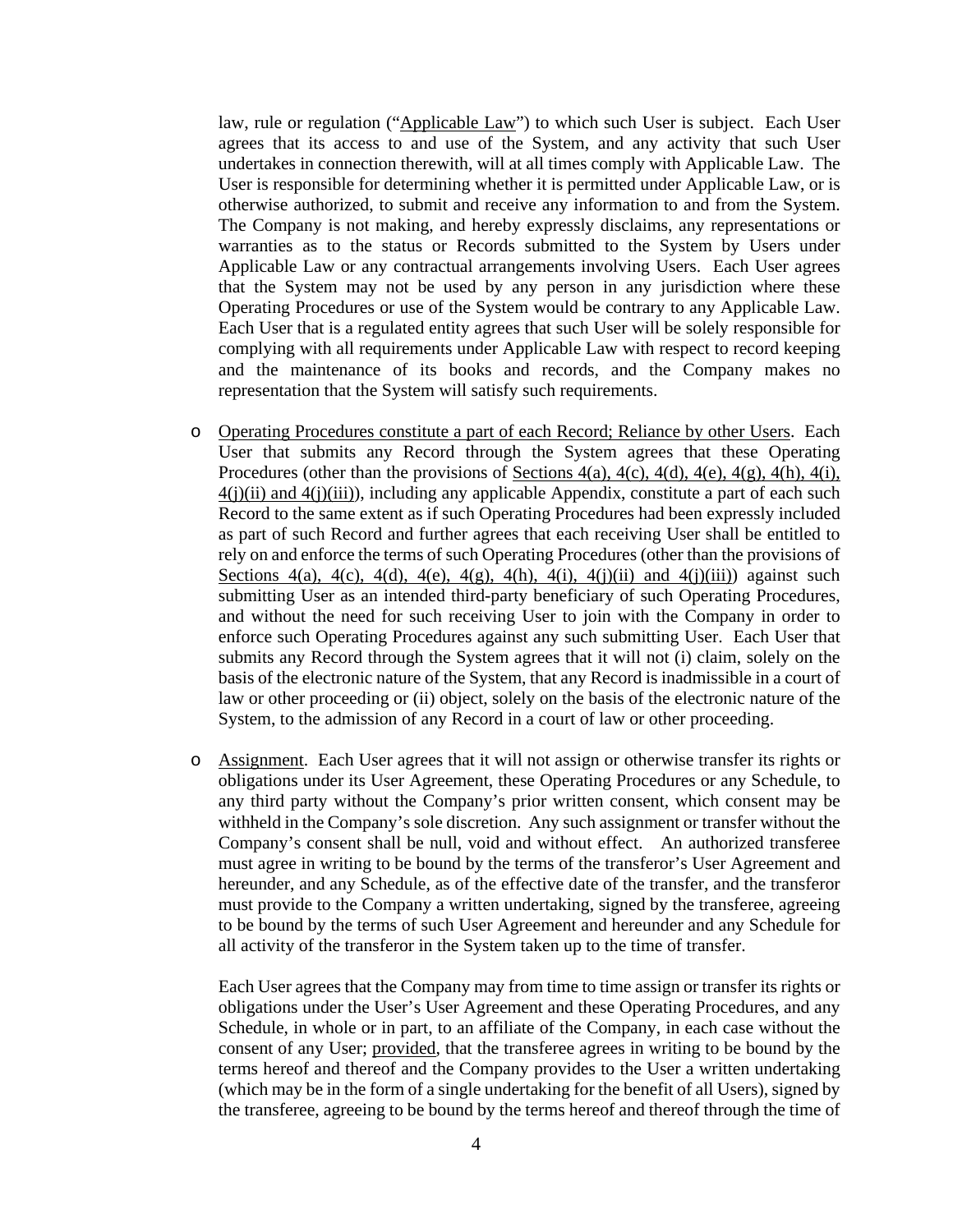the transfer. The Company will notify Users of any such action pursuant to Section 4(c) below.

o Users to follow Most Current Operating Procedures. The contents of these Operating Procedures, including any Appendix, may be updated periodically, possibly in different formats. The most current version of these Operating Procedures and any Appendix, as well as Important Notices that address the contents of these Operating Procedures, any Appendix and Applicable Publications, will be made available by the Company to Users from time to time in accordance with Section 4(c) below. The Company will not be responsible for losses, costs or expenses arising from any failure of Users to follow the Company's most current Operating Procedures, Appendixes and/or Applicable Publications.

### **(c) Notices**

The Company will provide at least ten (10) business days' prior notice via Important Notice to Users of any material modification, amendment or supplement to these Operating Procedures, any Appendix, any Applicable Publication or any File.

Important Notices and any other notices from the Company to a User shall be sufficiently served on such User if the Important Notice is in writing, is delivered to the User's office address or e-mailed to the User's e-mail address. Any Important Notice or other notice to a User, if mailed to the User's address, shall be deemed to have been given when deposited with the United States Postal Service or nationally recognized courier service, with postage thereon prepaid, directed to the User's office address. Any Important Notice or other notice to a User if e-mailed shall be deemed to have been given when routed to the e-mail address of the User.

Notwithstanding anything herein to the contrary, the Company may distribute Important Notices to Users by posting such Important Notices on the Company's website at www.dtcc.com. The Company shall deem an Important Notice sufficiently served once the Important Notice is posted to the Company's website, and it is the responsibility of Users to retrieve Important Notices daily from the Company's website.

Any notice required to be given under these Operating Procedures by a User to the Company shall be sufficiently served on the Company if the notice is in writing and delivered to the e-mail address of the User's appointed Company Relationship Manager, with a copy of any such notice sent to the Company at its principal place of business, Attention: General Counsel.

### **(d) User Payments**

Each User agrees with the Company that such User will pay to the Company such fees and charges applicable to such User for use of the System and the applicable Service(s) as shall be specified from time to time in the applicable Appendixes to these Operating Procedures and/or any Schedule it may execute with the Company. Each User shall arrange with the Company for an automated means of payment, which may include, where such User has, or has an affiliate that has, a daily money settlement account at The Depository Trust Company (" $\text{DTC}$ ") or another affiliate of the Company, a payment through such money settlement account, or through an alternate form of payment that the Company may make available.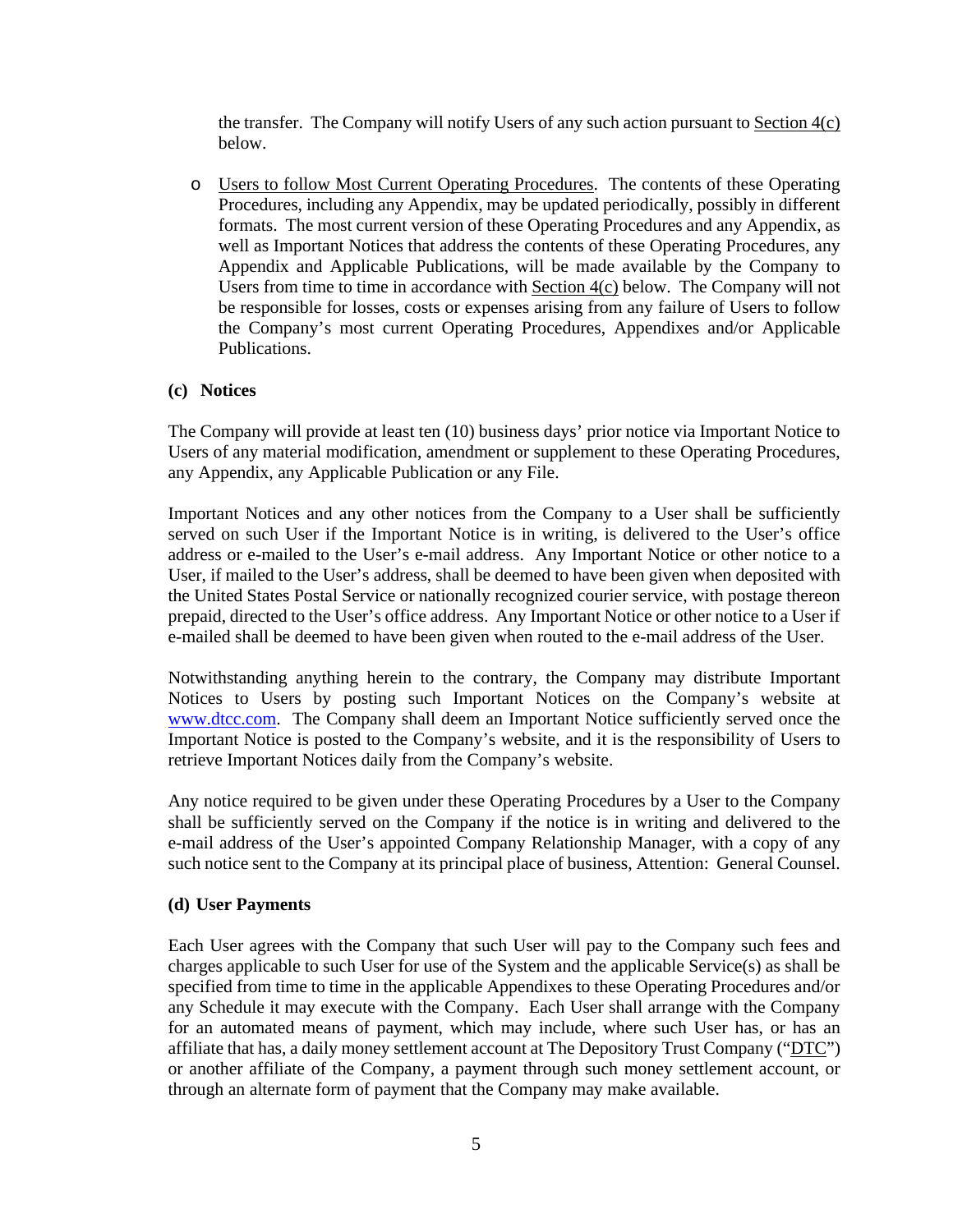#### **(e) Access to the System and Security**

Users agree to abide by the security procedures specified by the Company in the Applicable Publications, Appendices and/or any Schedule. Users will take reasonable steps to maintain the confidentiality and integrity of such security procedures. Users will not knowingly or negligently introduce or permit the introduction of any computer viruses, worms, Trojan horses or other harmful codes into the System. Each User agrees with the Company that such User is responsible for preventing unauthorized access to the System through such User's identifier.

User agrees to use reasonable efforts to prevent any firm, corporation, limited liability company, partnership, trust or other form of entity or association, as well as an individual natural person (a "Person") from obtaining "Data" (as defined in an Appendix) through the equipment or facilities of User and its Affiliates, except as authorized hereunder or under another agreement between User and Company. If an unauthorized Person does so obtain the Data, User shall: (i) ascertain the source and manner of acquisition; (ii) fully brief Company within two (2) business days of User's first knowledge of such unauthorized acquisition; (iii) otherwise cooperate and assist in any investigation relating to any unauthorized receipt of the Data; and (iv) implement any necessary corrective actions to prevent further unauthorized acquisition.

If Company believes that unauthorized Person(s) may have obtained access to or are using the Data, Company will have the right, upon reasonable notice to User, to conduct an audit regarding the unauthorized access pursuant to the applicable Appendix. User will cooperate with Company in investigating and stopping such misuse, and, at Company's written request, will promptly discontinue furnishing Data to such Person in accordance with the Person's data agreement unless and until such Person is again approved by Company to receive Data in some authorized capacity.

### **(f) Representations and Warranties; Agreements**

o Users. By using the System, each User represents and warrants that (1) it has the power and authority to enter into and perform its obligations under these Operating Procedures (including any Appendix and/or any Schedule) and its User Agreement, (2) these Operating Procedures (including any Appendix and/or any Schedule) and its User Agreement constitute valid, binding and enforceable obligations of such User, (3) such User's access to and use of the System does not and will not violate any Applicable Law or contractual or other restriction applicable to such User in any material way, and (4) it has provided the Company with its full, correct legal name.

Each User agrees that (a) access to the System will be limited to authorized personnel who will be using the System within the scope of their employment and solely for such User's or its Family's business purposes, (b) upon any change to its legal name, the User shall promptly notify the Company in writing of such change and its new legal name, and (c) User will promptly notify the Company in writing of the occurrence of any merger, reorganization or similar corporate event with respect to such User.

### United States Users

To the extent that User is located within the United States, or is otherwise subject to the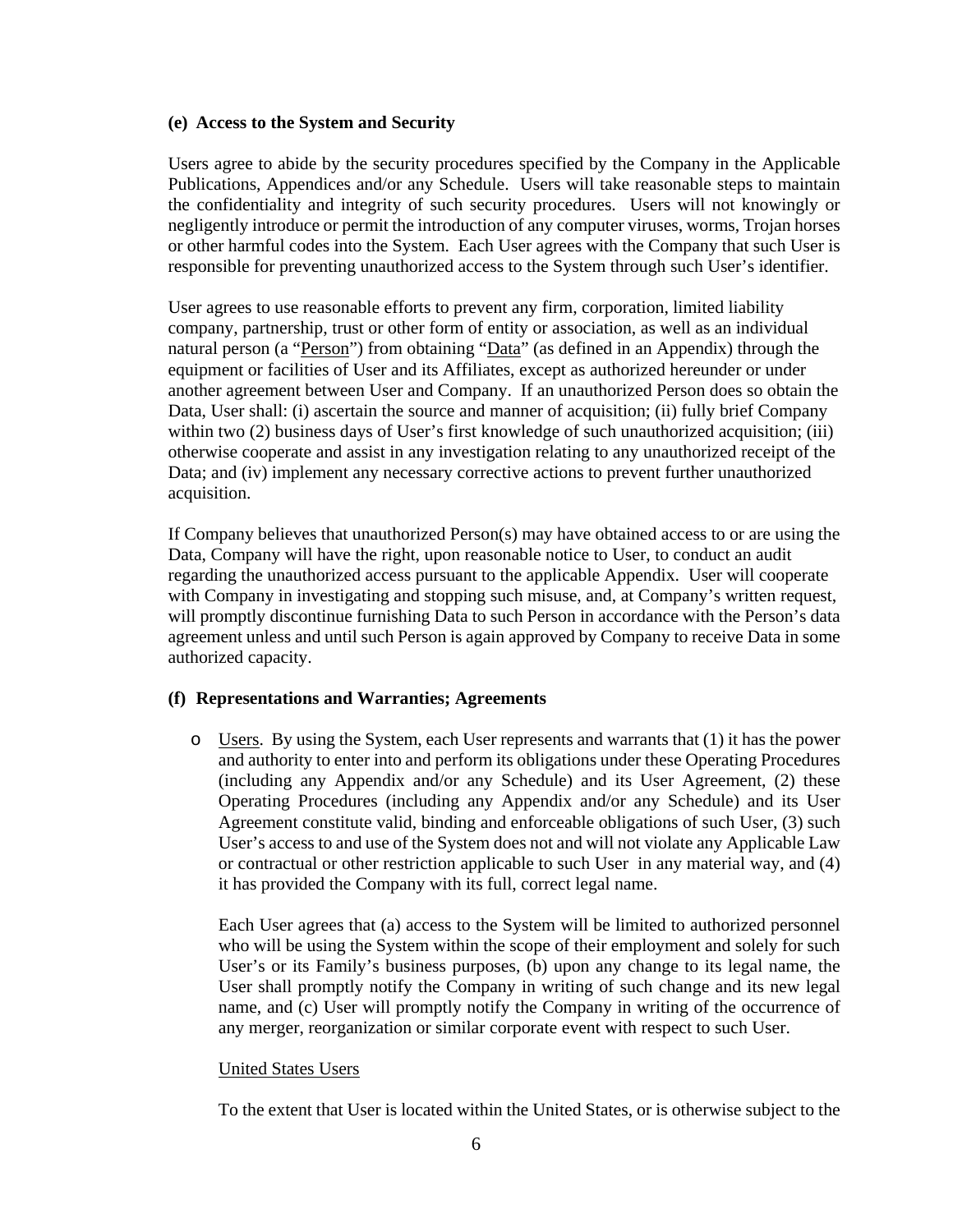jurisdiction of the United States, User certifies the following:

User is a U.S. person as defined by applicable regulations administered and enforced by OFAC. User agrees that it is thereby subject to, and has implemented a program reasonably designed to comply with, such regulations. As part of its OFAC compliance program, User also certifies that it has screened and will continue to periodically screen against the most recent version of OFAC's List of Blocked Persons, Specially Designated Nationals, Specially Designated Terrorists, Specially Designated Global Terrorists, Foreign Terrorist Organizations and Specially Designated Narcotics Traffickers (collectively referred to as the "SDN List") the name and address of any client (whether User is acting in the capacity principal or agent) whose activity User processes through the System.

# Non-U.S. Users

To the extent that User is not located in the United States, or is not otherwise subject to the jurisdiction of the United States, User certifies that it will not conduct any transaction or activity through the System that User knows, either due to its screening or through other means, to be in violation of the regulations administered and enforced by OFAC.

 $\circ$  Company. The Company represents and warrants that (1) it has the power and authority to enter into and perform its obligations under these Operating Procedures (including any Appendix and/or Schedule) and (2) these Operating Procedures (including any Appendix and/or Schedule) constitute valid, binding and enforceable obligations of the Company.

# **(g) Company's Compliance Obligations**

Users acknowledge that the Company is an affiliate of companies that are Securities and Exchange Commission registered Clearing Agencies. Accordingly, Users acknowledge and agree that the Company may take or refrain from taking any action that the Company or its affiliates consider necessary or appropriate to comply with Applicable Law or with any subpoena, order or request of any court, governmental, regulatory, self-regulatory, market or other relevant authority, agency or organization, or to enable the Company and its affiliates to continue to provide the System to the Users.

Subject to Applicable Law, each User will supply to the Company all information that is reasonably requested by the Company concerning such User and related to such User's use of the System or that is reasonably and in good faith deemed by the Company to be necessary.

Neither the Company nor its affiliates, nor any of their respective officers, directors, employees or other representatives, will be liable to any User or any other person as a result of taking or refraining from taking any such action.

### **(h) Confidential Information and Use of Data**

The manner in which the Company treats confidential information of the User shall be governed by the Information Privacy Policies and Procedures of The Depository Trust &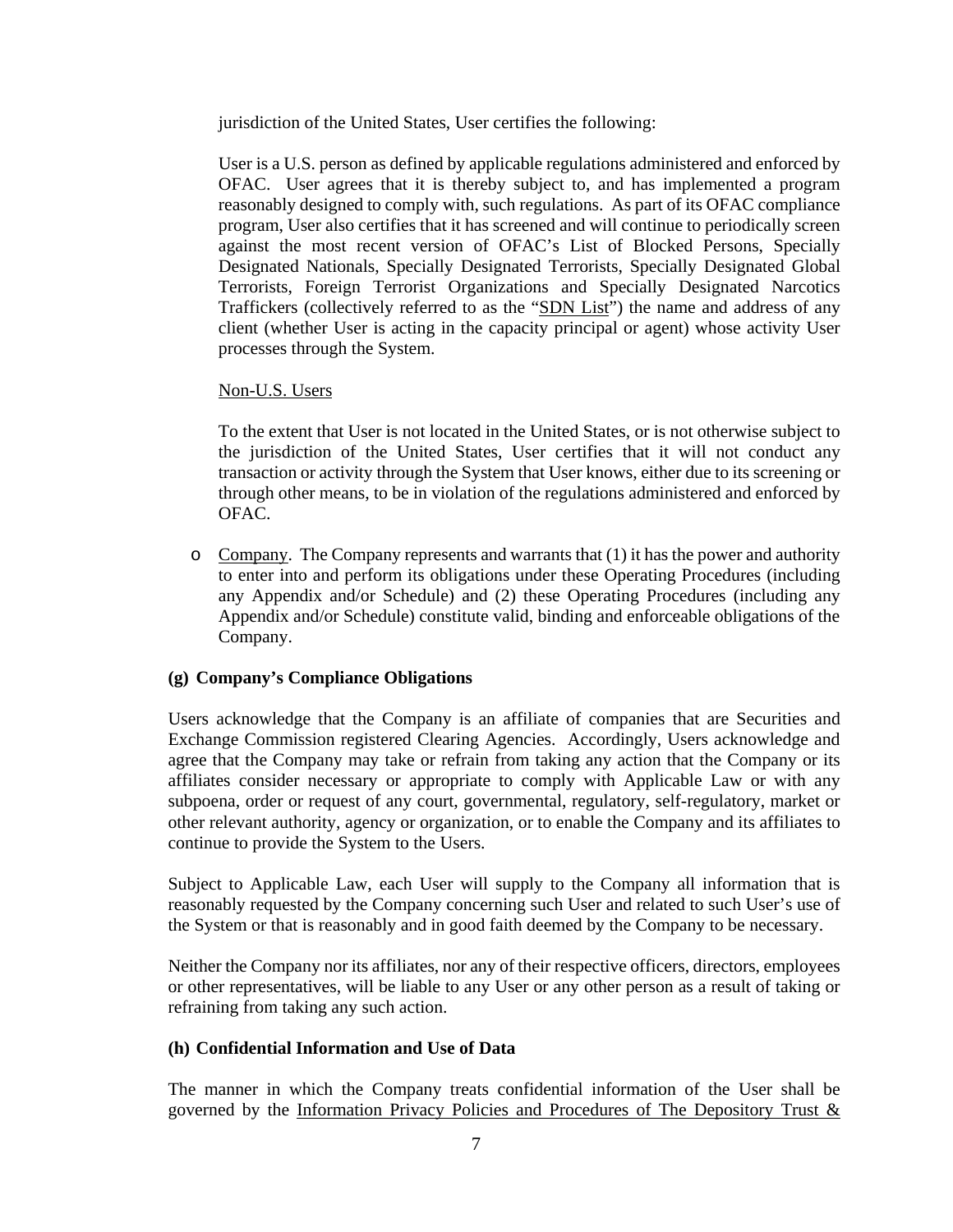Clearing Corporation and Subsidiaries, which may be found at www.dtcc.com. Notwithstanding the immediately preceding sentence, Users acknowledge and agree that nothing shall prevent the Company (or its affiliates) from releasing or disclosing aggregated data and other information sourced from data supplied to the Company by Users in connection with their use of the System, including by selling such aggregated data and other information; *provided*, *however*, that in no event shall the release or disclosure of such aggregated data and other information identify the economic terms of any specific transaction supplied to the Company by any User. By way of providing examples, but not by way of limitation, Users acknowledge and agree that the Company may use data supplied by Users to create products and services (i) containing benchmarking and other aggregated information and analysis that may contain anonymous data or (ii) that may identify a User or groups of Users by size, market share, degree of use of a service or other similar aggregated indicator.

Each User agrees that it will treat as confidential (both during and after the termination of a User's access to the System) all Company Confidential Information. "Company Confidential Information" shall mean all Files and other technical specifications of the System, screen shots, information pertaining to product design, User interface and all data distributed by the Company with respect to any Service. Users will not transfer or disclose Company Confidential Information to any third party or use such Company Confidential Information except as otherwise expressly provided under these Operating Procedures, any Appendix, any Schedule executed by the Company and the User, or the Applicable Publications. Users may disclose Company Confidential Information to (i) the User's employees, officers and directors, (ii) its affiliates and the employees, officers, and directors of such affiliates, or (iii) any professional consultant or agent retained or utilized by the User (collectively, the "User's Representatives"), in each case, as reasonably deemed necessary by the User to assist the User in its use of the System; provided, that the User's Representatives are informed of the confidential nature of the Company Confidential Information and such User Representatives agree to be bound by the terms of this Agreement. The User shall be responsible to the Company for any breach of this Agreement by any of the User's Representatives.

Company Confidential Information will not include (i) information that is, or becomes, known to the public other than through a breach by a User of these Operating Procedures or any Schedule, (ii) information that is rightfully received by a User from a third party entitled to disclose it, or (iii) information that is independently developed by a User without use of the Company Confidential Information disclosed by the Company. In addition, a User may disclose Company Confidential Information to the extent required by Applicable Law, including, without limitation, as required by subpoena, order or request of any court, governmental, regulatory, self-regulatory, market or other authority, agency or organization having jurisdiction over the User, but such disclosure shall be only to the extent and only for so long as necessary to comply with such Applicable Law; provided that the User shall, if able under Applicable Law, give the Company reasonable notice prior to such disclosure and shall comply with any applicable court protective order or equivalent court action.

The User acknowledges that some or all of the Company Confidential Information is or may be price-sensitive information and that the use of such information may be regulated or prohibited by applicable legislation including securities law relating to insider dealing and market abuse and undertakes not to use any Company Confidential Information for any unlawful purpose or disclose such information to any party other than the respective User counterparty and except as provided under these Operating Procedures, including any applicable Appendix hereto.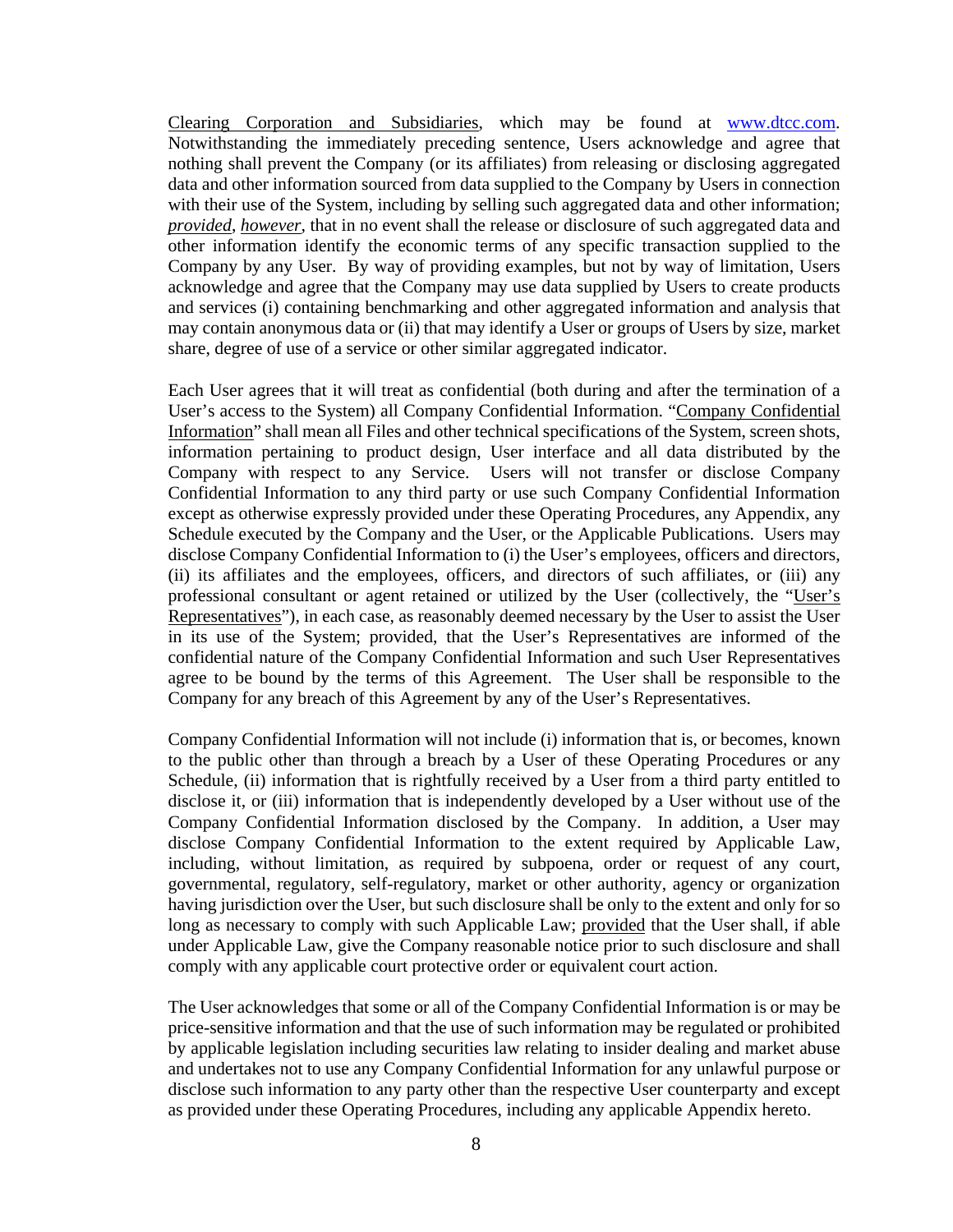Each User acknowledges and agrees that the Company and its affiliates on behalf of the Company may monitor and record such User's use of the System.

When required by applicable Law, User shall procure from time to time the consent of any of its and its Affiliates' authorized employees, users, customers, clients, agents and other representatives (collectively, "Agents") with respect to: (i) the processing of personal data by Company; and (ii) the transfer of personal data out of the European Economic Area (the "EEA") in each case for purposes in connection with the User's use of the Services and Data. Company may use the information about Agents in conducting business with User, including determining individuals authorized to access the Services on behalf of User, to provide instructions on behalf of the User, and as contact information. With respect to the transfer of personal data outside of the EEA, data may be transferred to offices of Company or its Affiliates or to third parties (selected service providers who provide services in connection with the Services) located in countries that do not have such protective data protection legislation when compared to European Law. By submitting personal data as set forth in this and similar forms related to the Services, User agrees to the transfer, storing or processing of personal data outside of the EEA. If the United Kingdom Data Protection Act 1998 (the "Act") applies, User hereby warrants that the transfer of personal data of any of its Agents to Company for the purposes of processing personal data as is specified herein is in compliance with the Act. The Company's privacy policy is located at www.dtcc.com for additional information.

### **(i) Limitation of Liability and Disclaimer**

The Company will have no responsibility or liability for any Record submitted by any User that is improperly formatted or is otherwise not conforming to the applicable Files. While the Company may inform a User of such improperly formatted or nonconforming submissions, the Company shall have no obligation to inform any User of such problems and the Company's failure to so inform a User shall in no way signify that the Record was properly formatted and is conforming. The Company shall have no responsibility for ensuring that any Record submitted conforms in form and substance to the applicable Files.

The Company will have no responsibility or liability for (i) the completeness, correctness or accuracy of any Records it receives from any User, (ii) the completeness, correctness or accuracy of any data or Record that it delivers to any User who may use such data or Record, or (iii) the successful or unsuccessful completion of any transaction covered by any Record. The Company will not be responsible for verifying any data it provides to a User, any Record received from a User or any Record delivered to a User. The Company makes no representation that any data or Record is accurate as of any specific time. Users act at their own risk in using or relying on any such data or Records as the basis for an order or any other decision. The Company in no event guarantees that any party to a transaction covered by any Record will fulfill its obligations to the other party or parties to such transaction.

The System is provided "as is." The Company and its affiliates do not make any representation or warranty, express or implied, as to the System or any other matter. Each User hereby waives any implied warranty or similar protection under any Applicable Law that may be claimed to apply to the System. The Company does not warrant that any method of accessing the System is secure and will have no liability in connection with a User's method of accessing the System.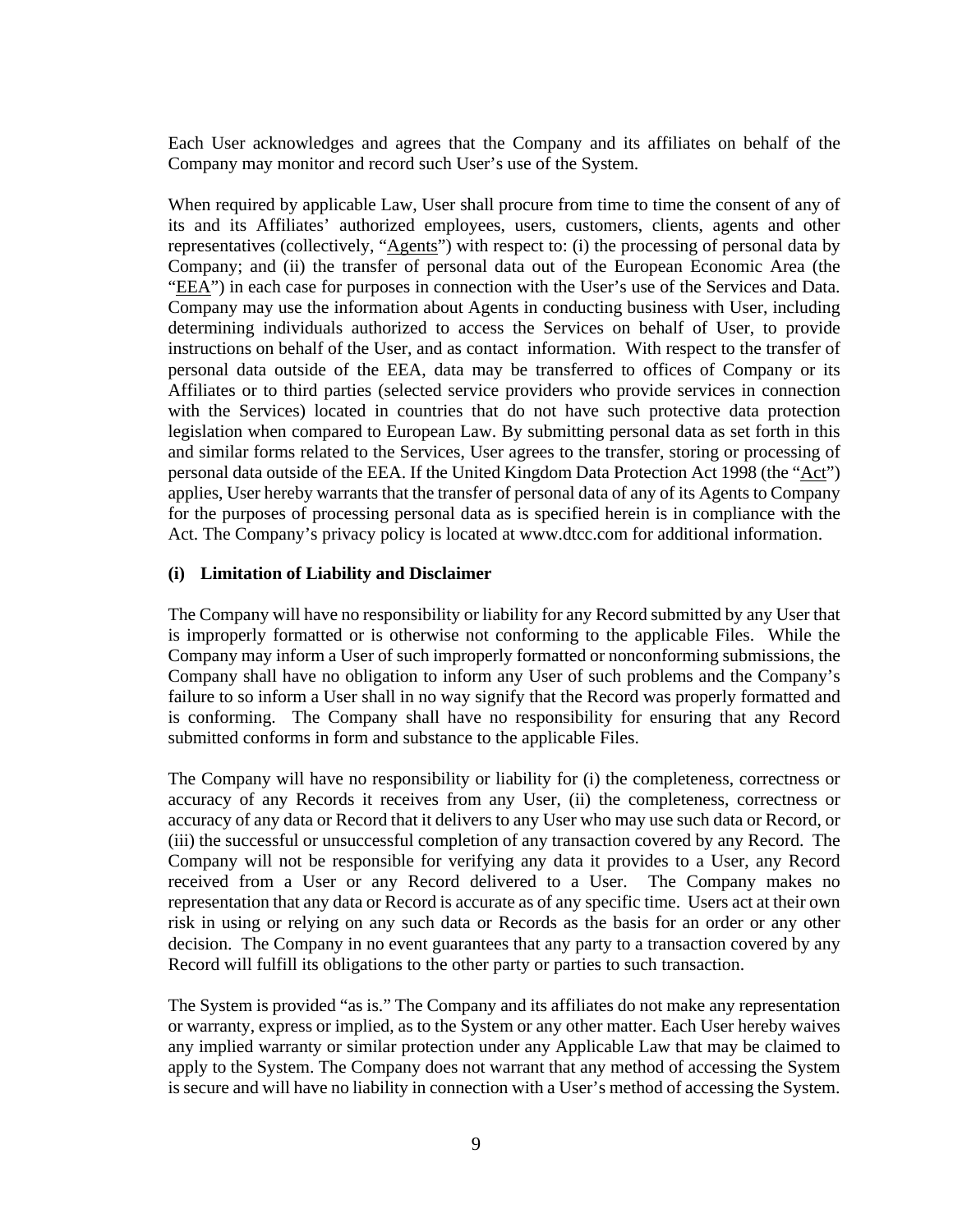The Company will not be liable to any User for any loss or damage of any kind directly or indirectly arising out of or related to such User's participation in or use of the System, including, without limitation, any loss or damage arising out of or related to (i) any failure of information available on or through the System, including Records submitted to the System or any data distributed to Users, to be free of error or inaccuracies, (ii) the System, any data or Records to be up-to-date, complete, correct or accurate, (iii) any failure of the System to be free of viruses or (iv) any failure of the Company to maintain uninterrupted service or access or to adhere to its security procedures set forth in the Applicable Publications, except, in each case, to the extent that such loss or damage results from the Company's negligence, willful misconduct or fraud; provided, however, that if such loss or damage arises from the Company's simple negligence, the liability of the Company to any User shall be limited to an amount equal to the highest fees paid by the User during any one complete calendar month in the immediately preceding 12-calendar month period (the "Fee Limit"). Each User agrees to, and shall, defend and indemnify each of the Company and each of its consultants, employees, officers and directors (each, an "Indemnified Person") from and against all reasonable losses, liabilities, damages, judgments, settlements, fines, costs and expenses (including, without limitation, court costs, reasonable attorneys' fees and disbursements and the expenses of enforcing this provision) (collectively, "Losses") that such Indemnified Person may incur directly arising out of or directly relating to the acts or omissions of such User in connection with its participation or failure to participate (for itself or on behalf of others) in or use or failure to use the System, any unauthorized access to the System through such User's interface with the System or any other matter relating to such User's use of the System, except, in each case, to the extent that the Company's negligence, willful misconduct or fraud has contributed to such Losses; provided, however, that to the extent that the Company's simple negligence (as opposed to gross negligence, willful misconduct or fraud), has contributed to such Losses, such User's indemnity obligation shall be no greater than the amount of the Fee Limit.

In no event shall the Company or any User be liable to the other for any indirect, consequential, special, exemplary, incidental, or punitive damages.

### **(j) Limit on Actions.**

In no event will either Party be liable for any damages suffered or incurred by the other Party in connection with the User Agreement and/or these Operating Procedures (including applicable Appendixes) and/or any executed Schedule, unless a detailed written claim with respect to the loss that gave rise to such damages is submitted to the other Party within four (4) months of the time when such loss occurred.

### **(k) Subrogation.**

In the event that an indemnifying Party will be obligated to indemnify an indemnified Party with respect to a third party claim related to the Data or Services under the User Agreement and/or these Operating Procedures (including applicable Appendixes) and/or any executed Schedule, the indemnifying Party will, upon fulfillment of its obligations with respect to indemnification hereunder, including payment in full of all amounts due pursuant to its indemnification obligations, be subrogated to the rights of the indemnified Party with respect to the third party claim to which such indemnification relates.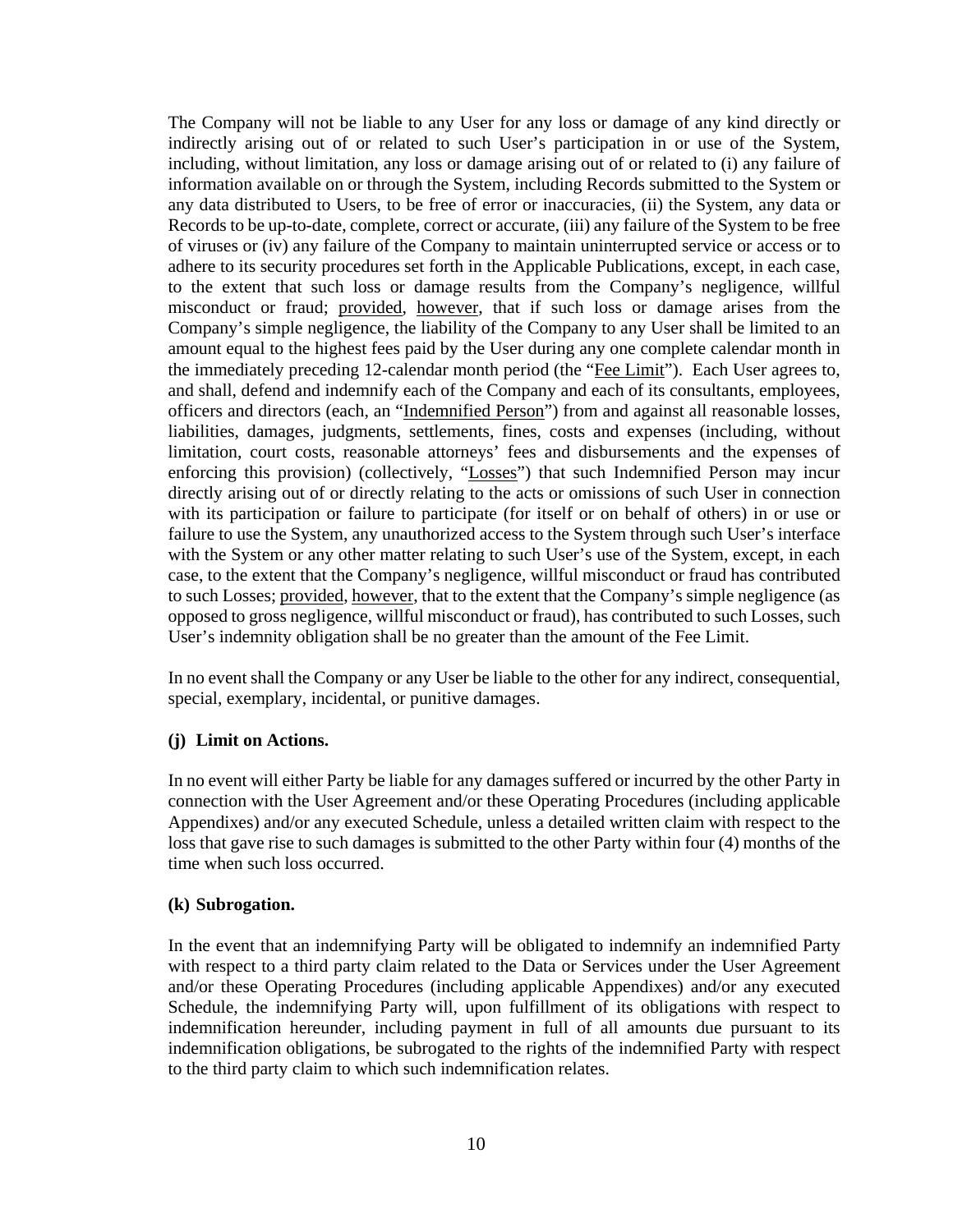### **(l) No Exclusivity.**

User acknowledges that, except as otherwise expressly set forth in an applicable Schedule, Company is entitled to license the Data in any manner that Company desires, and Company shall not be restricted from entering into any arrangement with any third party, including competitors of User, in connection with the Data or Services.

### **(m) Data Access.**

User will be solely responsible for protecting the security and integrity of any user identifiers, passwords and codes issued to User by Company, or by User, in connection with the Data or Services and for any action taken by any Person using any such user identifiers, passwords or codes. User will be solely responsible for obtaining and maintaining all primary and backup communication links to Company, computer hardware and software, appropriate network and information security measures and other equipment and/or services necessary to allow User's systems to access the Data.

### **(n) Force Majeure.**

If either Party is delayed in or prevented from performing any of its obligations hereunder by reason of a Applicable Law, court order, labor disturbance, act of God, fire, flood, national emergency, war, insurrection, civil disturbance, or other reason of a like nature beyond the reasonable control of and not due to the negligence or willfulness of such Party (a "Force Majeure Event"), which such Party is unable to prevent or overcome by executing its business continuity and disaster recovery plans and/or the exercise of due diligence, then the performance of such obligation shall be excused for the period of the delay and the period for the performance of such obligation shall be extended for an equivalent period; provided, however, that such Party shall have given prompt notice and full particulars of such cause to the other Party, and further provided that if such delay or non-performance continues for a period greater than twenty (20) days, the other Party may terminate any affected Services upon written notice.

### **(o) Relationship of Parties.**

The Parties intend to create an independent contractor relationship and nothing contained in this Agreement shall be construed to make either Party a partner, joint venture, principal or employee of the other Party. Neither Party shall have any right, power or authority to bind the other Party.

# **(p) Equitable Relief.**

User acknowledges and agrees that disclosure or use of any Data in breach of these Operating Procedures, including any Appendix and/or Schedule, or disclosure of Company Confidential Information in violation of these Operating Procedures, including any Appendix and/or Schedule, would cause irreparable injury to Company for which money damages would be an inadequate remedy. Accordingly, in such cases Company will be entitled to an injunction (both preliminary and permanent) from any court of competent jurisdiction, without posting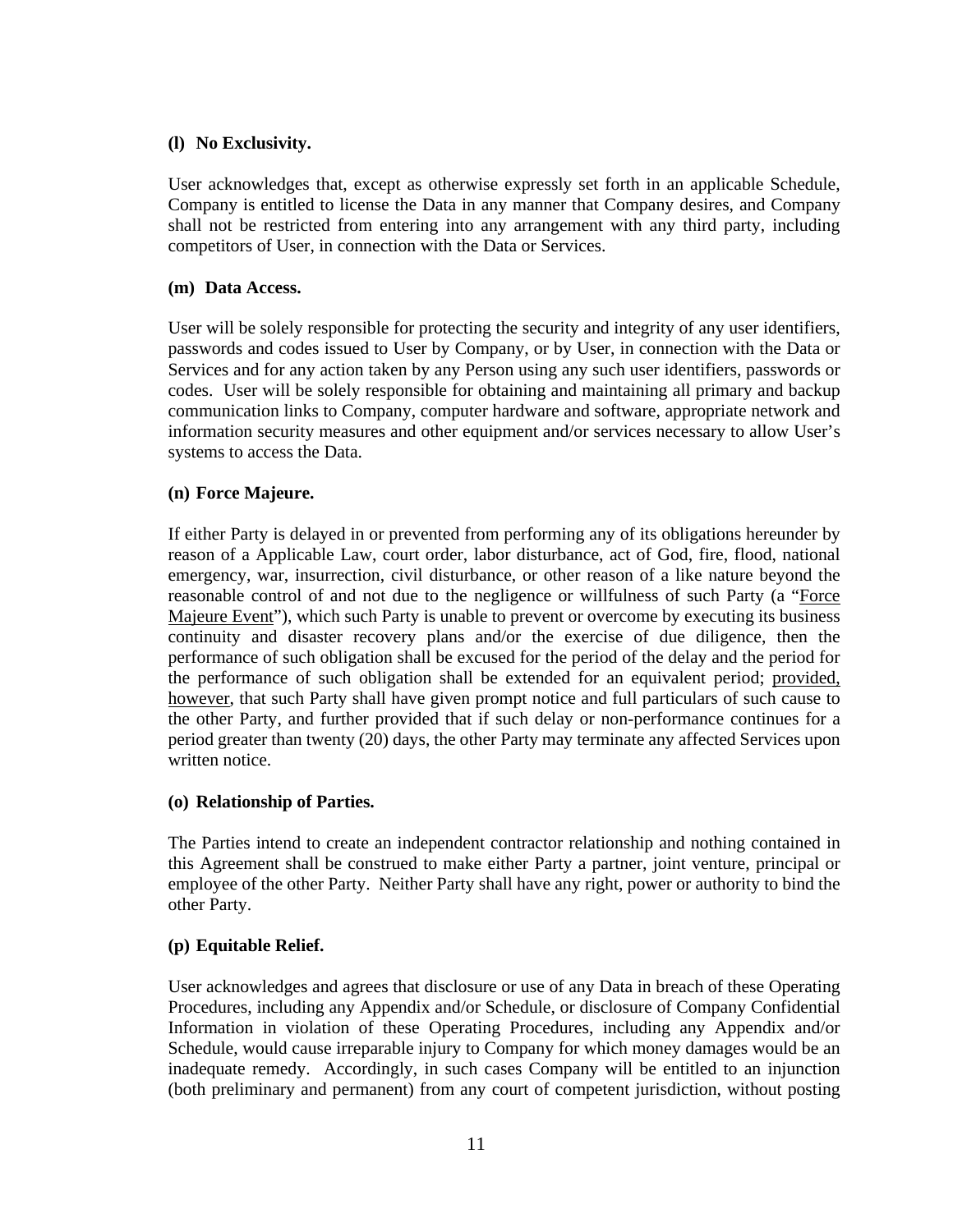bond or other security, enjoining and restricting the breach or threatened breach (in addition to such remedies as may be available at law or in equity).

# **(q) Waiver.**

Any term or condition of the User Agreement, Operating Procedures, an Appendix or Schedule may be waived at any time by the Party entitled to the benefit thereof only in a written instrument executed and delivered by such Party. No waiver by a Party of any term or condition of the User Agreement, Operating Procedures, an Appendix or Schedule shall be construed as a waiver of the same or any other term or condition on any future occasion. No delay or omission by a Party to exercise any right or power under the User Agreement, Operating Procedures, an Appendix or Schedule shall impair or be construed as a waiver of such right or power.

### **(r) Entire Agreement; Amendment.**

The User Agreement, Operating Procedures, Appendices and/or Schedules supersede all prior discussions and agreements between the Parties and contains the sole and entire contract between the Parties with respect to the subject matter hereof. User's standard terms and conditions and any other commercial terms and conditions shown on any proposal or on any other document submitted by User to Company are void, unless specifically accepted in writing by an authorized representative of Company. In addition, any preprinted standard terms and conditions on the reverse side of User's Purchase Order are void whenever the User Agreement, Operating Procedures, an Appendix or Schedule apply.

# **(s) Governing Law; Submission to Jurisdiction; Waiver of Jury Trial**

- i. These Operating Procedures shall be governed by and construed in accordance with the law of the State of New York, without regard to any provision of New York law that would require or permit the application of the substantive law of any other jurisdiction.
- ii. EACH OF THE COMPANY AND EACH USER IRREVOCABLY AND UNCONDITIONALLY (A) SUBMITS TO THE NON-EXCLUSIVE JURISDICTION OF ANY UNITED STATES FEDERAL OR NEW YORK STATE COURT SITTING IN NEW YORK COUNTY, AND ANY APPELLATE COURT FROM ANY SUCH COURT, FOR THE PURPOSE OF ANY ACTION, SUIT OR PROCEEDING BROUGHT TO ENFORCE ITS OBLIGATIONS HEREUNDER OR THE RELATED USER AGREEMENT OR ARISING OUT OF OR RELATING IN ANY WAY TO THESE OPERATING PROCEDURES OR SUCH USER AGREEMENT AND (B) WAIVES ANY OBJECTION WHICH IT MAY HAVE AT ANY TIME TO THE LAYING OF VENUE OF ANY ACTION, SUIT OR PROCEEDING BROUGHT IN ANY SUCH COURT, WAIVES ANY CLAIM THAT SUCH ACTION, SUIT OR PROCEEDING HAS BEEN BROUGHT IN AN INCONVENIENT FORUM AND FURTHER WAIVES THE RIGHT TO OBJECT, WITH RESPECT TO SUCH ACTION, SUIT OR PROCEEDING, THAT SUCH COURT DOES NOT HAVE ANY JURISDICTION OVER SUCH PARTY.
- iii. EACH OF THE COMPANY AND EACH USER HEREBY IRREVOCABLY WAIVES ANY RIGHT THAT IT MAY HAVE TO TRIAL BY JURY IN ANY